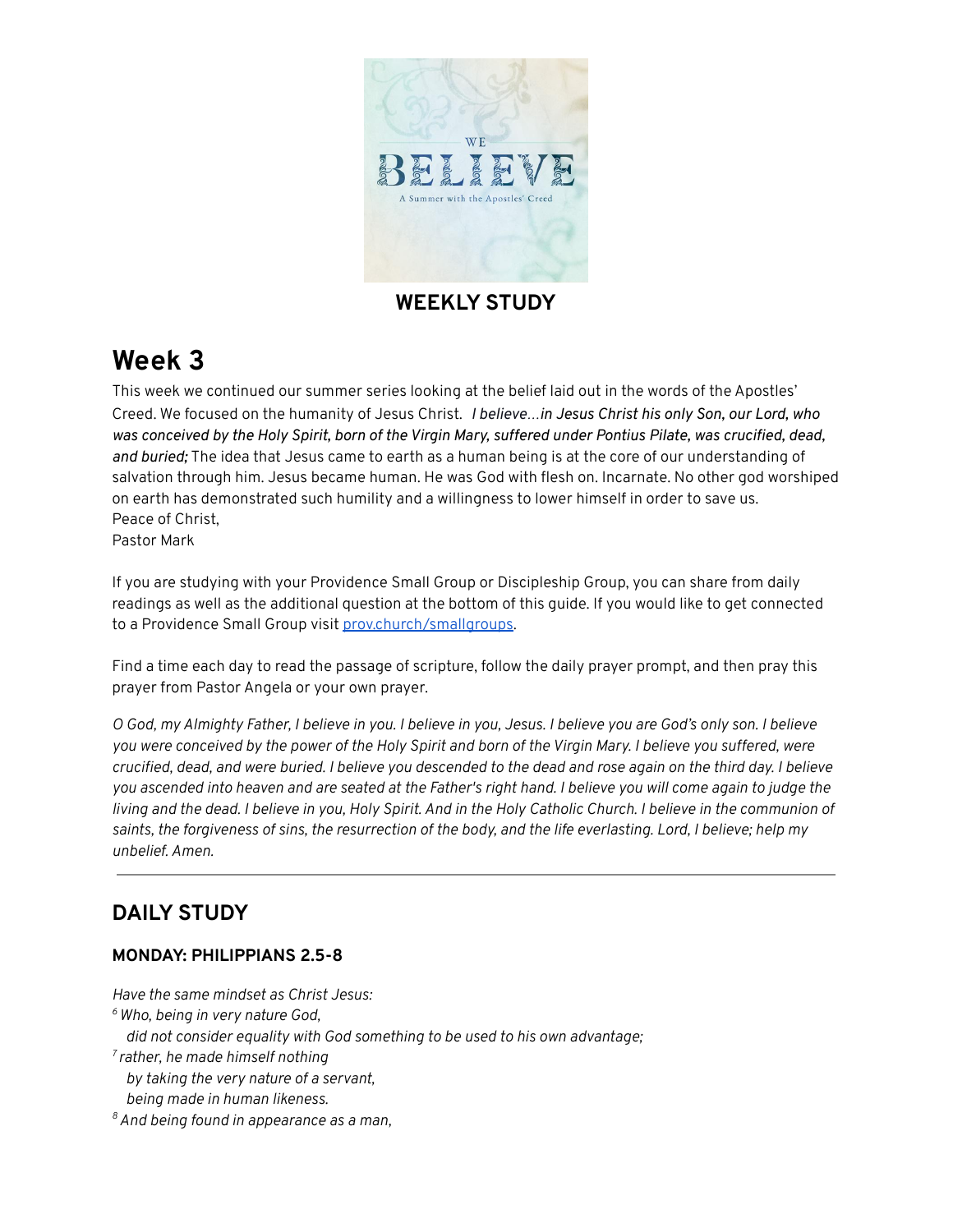*he humbled himself by becoming obedient to death even death on a cross!*

- This early song of the church was a way of identifying what we believe about Jesus Christ. What we believe about Jesus Christ *really* matters. Jesus was divine (the Son of God) but also human (Son of Man). The human condition very often leads us to use any advantage we have to our own gain. Jesus did not do that. He used his status as the Son of God to show a different way of leading–by serving. His servant posture led him all the way to the cross. His willingness to enter into everything it means to be human (even suffering and death) allows us to know salvation from our own death and destruction.
- Jesus, your humility stands out against the ways of this world. And your willingness to be obedient all the way to your death is how I can know life. All I can do is marvel and be grateful.

#### **TUESDAY: JOHN 1.14**

The Word became flesh and made his dwelling among us. We have seen his glory, the glory of the one and only *Son, who came from the Father, full of grace and truth.*

- The Word became flesh and the invisible became visible. We are able to see the glory of God because God dwells with us in Jesus. Where has the glory of God become visible in your life recently? How are you embodying Jesus (making the glory of God visible) to others?
- *● Lord, reveal your glory to me and maybe even through me today.*

#### **WEDNESDAY: GALATIANS 4.3b-5**

 $\ldots$ we were in slavery under the elemental spiritual forces of the world.  $^4$  But when the set time had fully come, God sent his Son, born of a woman, born under the law, <sup>5</sup> to redeem those under the law, that we might receive *adoption to sonship.*

- Paul is reiterating the humanity of Jesus in no uncertain terms. Jesus was born of a woman. God sent Jesus at the right time to free us from slavery under the forces of this world. Jesus was born under the law which means that he had to deal with all of the same expectations and human-interpreted rules that the people around him did. In the man Jesus, God has shown a way for us to be adopted into his family.
- *God, help us to live as part of the family of God.*

#### **THURSDAY: 1 TIMOTHY 1.15-17**

Christ Jesus came into the world to save sinners-of whom I am the worst. <sup>16</sup> But for that very reason I was shown mercy so that in me, the worst of sinners, Christ Jesus might display his immense patience as an example for those who would believe in him and receive eternal life. <sup>17</sup> Now to the King eternal, immortal, *invisible, the only God, be honor and glory for ever and ever. Amen.*

● When others witnessed the grace that God extended to Paul they began to believe in Jesus and received eternal life. Paul says that this was the very reason that mercy was shown to him–so that others might believe. His testimony is powerful. We don't have a full record of each person who believed because of the drastic change in Paul's life, but it is likely that many of those people then became witnesses of Jesus' mercy to others. It's an exponential impact that makes it possible "that at the name of Jesus every knee should bow, of those in heaven, and of those on earth, and of